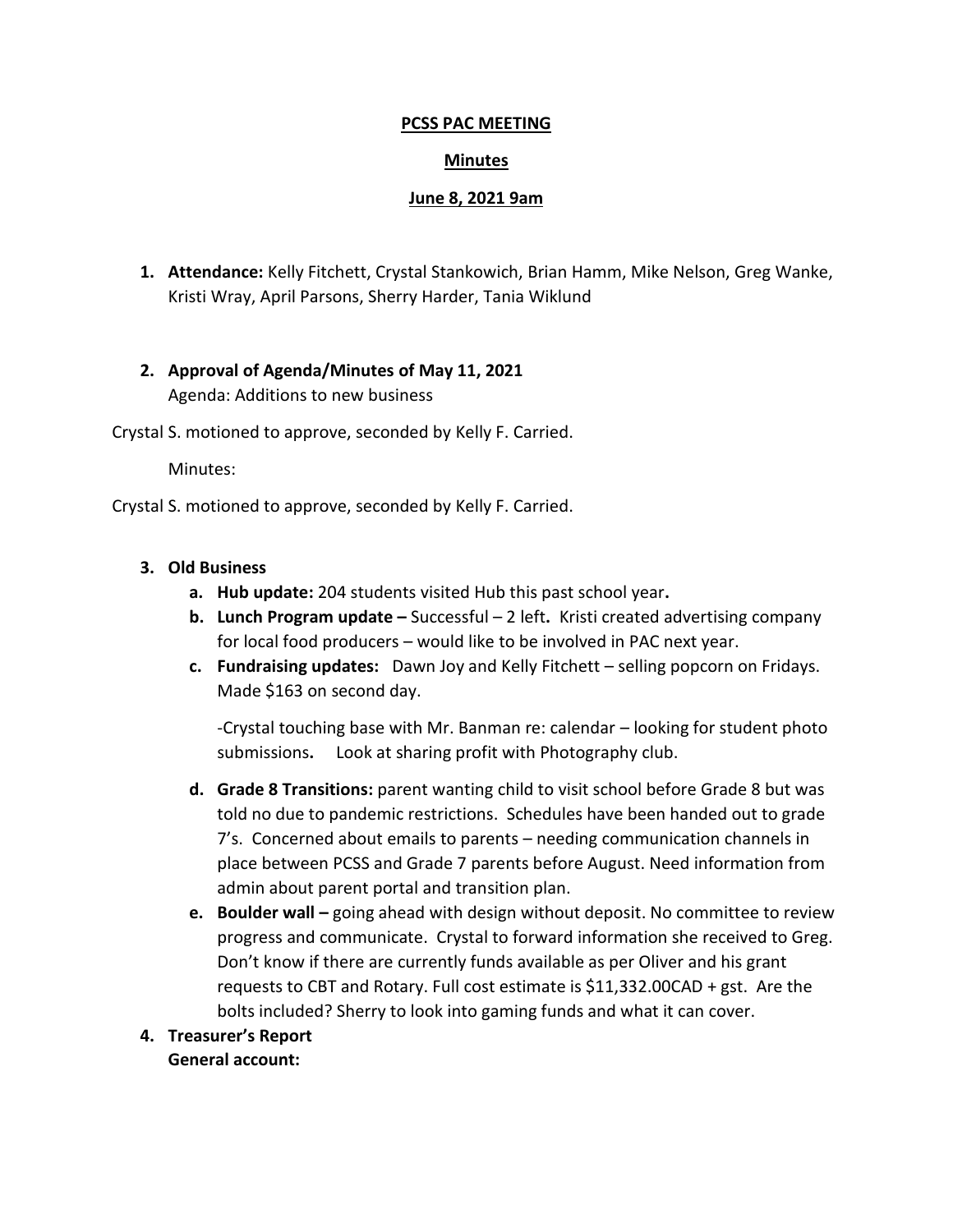**Balance as of May 6, 2021: \$5,692.05 Balance as of June 7, 2021: \$2,470.17**

**Gaming:** 

**Balance as of May 6, 2021: \$ 16,194.71 Balance as of June 7, 2021: \$15,590.71** Kristi W, motions to accept, Crystal S. seconds. Carried.

## **5. Principal's Report – absent**

- **6. New Business** 
	- **a. New Funding Requests:** Jeff Banman Drone Flying Club after school program. Asking for \$2000.00 – PAC will need receipts. Tania W. to accept, Kristi W seconds. Carried.

**-**Kristi to make a request for next year around newspaper project with Mr. Banman

- **b. Funds to carryover to next school year:** Sherry to check if it is carried over for 3 years
- c. **Additional Fund Raising Ideas:**

-school receives money to subsidize some lunches and have food available

-PAC has been paying for additional lunches since COVID19 – will address in coming year more formally

- d. **Reconciliation Walk –** 9:30 tomorrow walking in cohorts from PCSS to new LKB Wellness Centre and then up to LKB office. PAC is invited. Kelly and Crystal attending. Kids will be bussed back. Parents not allowed on bus. Firetrucks and RCMP escorts. Yaqan Nuki students meeting PCSS group.
- e. **Proxy Forms BCCPAC –** Greg W. was proxy to last meeting willing to do that again – PAC to sign forms this week**.** This gives Greg ability to vote on PAC behalf**.**
- f. **BCCPAC parent conference** Kristi Wray online this year "Power of Change" theme – spoke of Mental Health and recovery in September. Child and Youth mental health working groups being developed. Student confidentiality was highlighted as an issue. First Nations class will be a requirement of graduation. Safer schools and technology was highlighted. Recommended safer technology programs. Importance of play was also highlighted. Very positive event.
- g. **Last day of school**  Dilly Bars from gaming account.

Sherry H., motions to approve. Crystal S, seconds. Carried.